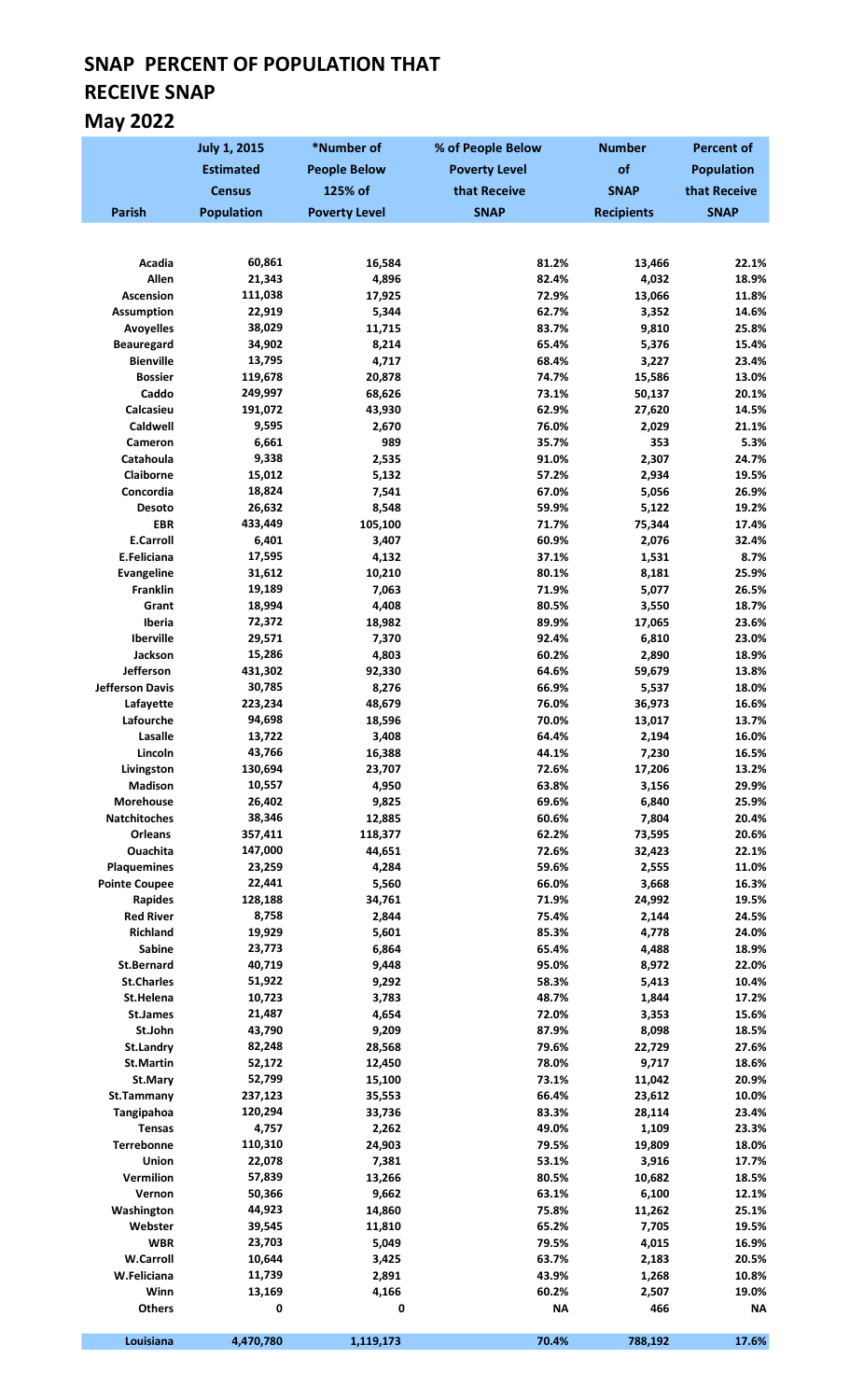# SNAP PERCENT OF POPULATION THAT RECEIVE SNAP April 2022

|                                | <b>July 1, 2015</b> | *Number of           | % of People Below    | <b>Number</b>     | <b>Percent of</b> |
|--------------------------------|---------------------|----------------------|----------------------|-------------------|-------------------|
|                                | <b>Estimated</b>    | <b>People Below</b>  | <b>Poverty Level</b> | of                | <b>Population</b> |
|                                | <b>Census</b>       | 125% of              | that Receive         | <b>SNAP</b>       | that Receive      |
| <b>Parish</b>                  | <b>Population</b>   | <b>Poverty Level</b> | <b>SNAP</b>          | <b>Recipients</b> | <b>SNAP</b>       |
|                                |                     |                      |                      |                   |                   |
|                                |                     |                      |                      |                   |                   |
| Acadia<br>Allen                | 60,861<br>21,343    | 16,584<br>4,896      | 80.8%<br>82.4%       | 13,393<br>4,033   | 22.0%<br>18.9%    |
| Ascension                      | 111,038             | 17,925               | 72.6%                | 13,008            | 11.7%             |
| <b>Assumption</b>              | 22,919              | 5,344                | 62.2%                | 3,322             | 14.5%             |
| <b>Avoyelles</b>               | 38,029              | 11,715               | 83.2%                | 9,751             | 25.6%             |
| <b>Beauregard</b>              | 34,902              | 8,214                | 64.7%                | 5,311             | 15.2%             |
| <b>Bienville</b>               | 13,795              | 4,717                | 67.5%                | 3,186             | 23.1%             |
| <b>Bossier</b>                 | 119,678             | 20,878               | 74.1%                | 15,467            | 12.9%             |
| Caddo                          | 249,997             | 68,626               | 72.7%                | 49,889            | 20.0%             |
| Calcasieu<br>Caldwell          | 191,072<br>9,595    | 43,930               | 61.7%<br>75.5%       | 27,093<br>2,015   | 14.2%<br>21.0%    |
| Cameron                        | 6,661               | 2,670<br>989         | 35.7%                | 353               | 5.3%              |
| Catahoula                      | 9,338               | 2,535                | 90.2%                | 2,287             | 24.5%             |
| Claiborne                      | 15,012              | 5,132                | 57.7%                | 2,960             | 19.7%             |
| Concordia                      | 18,824              | 7,541                | 65.7%                | 4,957             | 26.3%             |
| Desoto                         | 26,632              | 8,548                | 60.0%                | 5,130             | 19.3%             |
| <b>EBR</b>                     | 433,449             | 105,100              | 71.0%                | 74,579            | 17.2%             |
| <b>E.Carroll</b>               | 6,401               | 3,407                | 60.6%                | 2,063             | 32.2%             |
| E.Feliciana                    | 17,595              | 4,132                | 36.7%                | 1,515             | 8.6%              |
| <b>Evangeline</b>              | 31,612              | 10,210               | 79.2%                | 8,088             | 25.6%             |
| <b>Franklin</b>                | 19,189              | 7,063                | 71.2%                | 5,027             | 26.2%             |
| Grant                          | 18,994              | 4,408                | 80.0%                | 3,525             | 18.6%<br>23.4%    |
| Iberia<br>Iberville            | 72,372<br>29,571    | 18,982<br>7,370      | 89.4%<br>91.8%       | 16,964<br>6,763   | 22.9%             |
| Jackson                        | 15,286              | 4,803                | 60.2%                | 2,890             | 18.9%             |
| Jefferson                      | 431,302             | 92,330               | 64.5%                | 59,564            | 13.8%             |
| <b>Jefferson Davis</b>         | 30,785              | 8,276                | 66.7%                | 5,516             | 17.9%             |
| Lafayette                      | 223,234             | 48,679               | 75.1%                | 36,575            | 16.4%             |
| Lafourche                      | 94,698              | 18,596               | 69.3%                | 12,888            | 13.6%             |
| Lasalle                        | 13,722              | 3,408                | 64.0%                | 2,182             | 15.9%             |
| Lincoln                        | 43,766              | 16,388               | 43.3%                | 7,103             | 16.2%             |
| Livingston                     | 130,694             | 23,707               | 72.7%                | 17,226            | 13.2%             |
| Madison<br><b>Morehouse</b>    | 10,557<br>26,402    | 4,950                | 63.7%                | 3,152             | 29.9%             |
| <b>Natchitoches</b>            | 38,346              | 9,825<br>12,885      | 69.4%<br>60.0%       | 6,819<br>7,728    | 25.8%<br>20.2%    |
| <b>Orleans</b>                 | 357,411             | 118,377              | 61.9%                | 73,293            | 20.5%             |
| Ouachita                       | 147,000             | 44,651               | 71.9%                | 32,119            | 21.8%             |
| <b>Plaquemines</b>             | 23,259              | 4,284                | 60.0%                | 2,569             | 11.0%             |
| <b>Pointe Coupee</b>           | 22,441              | 5,560                | 64.8%                | 3,602             | 16.1%             |
| Rapides                        | 128,188             | 34,761               | 71.1%                | 24,709            | 19.3%             |
| <b>Red River</b>               | 8,758               | 2,844                | 74.9%                | 2,130             | 24.3%             |
| <b>Richland</b>                | 19,929              | 5,601                | 84.4%                | 4,730             | 23.7%             |
| <b>Sabine</b>                  | 23,773              | 6,864                | 64.9%                | 4,452             | 18.7%             |
| <b>St.Bernard</b>              | 40,719              | 9,448                | 94.8%                | 8,957             | 22.0%             |
| <b>St.Charles</b><br>St.Helena | 51,922<br>10,723    | 9,292<br>3,783       | 57.9%<br>47.4%       | 5,378<br>1,795    | 10.4%<br>16.7%    |
| St.James                       | 21,487              | 4,654                | 72.6%                | 3,378             | 15.7%             |
| St.John                        | 43,790              | 9,209                | 88.1%                | 8,112             | 18.5%             |
| <b>St.Landry</b>               | 82,248              | 28,568               | 79.0%                | 22,573            | 27.4%             |
| <b>St.Martin</b>               | 52,172              | 12,450               | 77.1%                | 9,598             | 18.4%             |
| St.Mary                        | 52,799              | 15,100               | 72.2%                | 10,909            | 20.7%             |
| St.Tammany                     | 237,123             | 35,553               | 66.2%                | 23,526            | 9.9%              |
| Tangipahoa                     | 120,294             | 33,736               | 82.5%                | 27,832            | 23.1%             |
| <b>Tensas</b>                  | 4,757               | 2,262                | 49.0%                | 1,109             | 23.3%             |
| Terrebonne                     | 110,310             | 24,903               | 80.0%                | 19,910            | 18.0%             |
| Union                          | 22,078              | 7,381                | 53.3%                | 3,931             | 17.8%             |
| Vermilion<br>Vernon            | 57,839<br>50,366    | 13,266<br>9,662      | 79.4%<br>62.2%       | 10,532<br>6,011   | 18.2%<br>11.9%    |
| Washington                     | 44,923              | 14,860               | 75.2%                | 11,175            | 24.9%             |
| Webster                        | 39,545              | 11,810               | 64.2%                | 7,586             | 19.2%             |
| <b>WBR</b>                     | 23,703              | 5,049                | 78.2%                | 3,948             | 16.7%             |
| <b>W.Carroll</b>               | 10,644              | 3,425                | 63.4%                | 2,172             | 20.4%             |
| W.Feliciana                    | 11,739              | 2,891                | 44.3%                | 1,282             | 10.9%             |
| Winn                           | 13,169              | 4,166                | 59.1%                | 2,462             | 18.7%             |
| <b>Others</b>                  | 0                   | 0                    | <b>NA</b>            | 511               | <b>NA</b>         |
| Louisiana                      | 4,470,780           | 1,119,173            | 69.9%                | 782,613           | 17.5%             |
|                                |                     |                      |                      |                   |                   |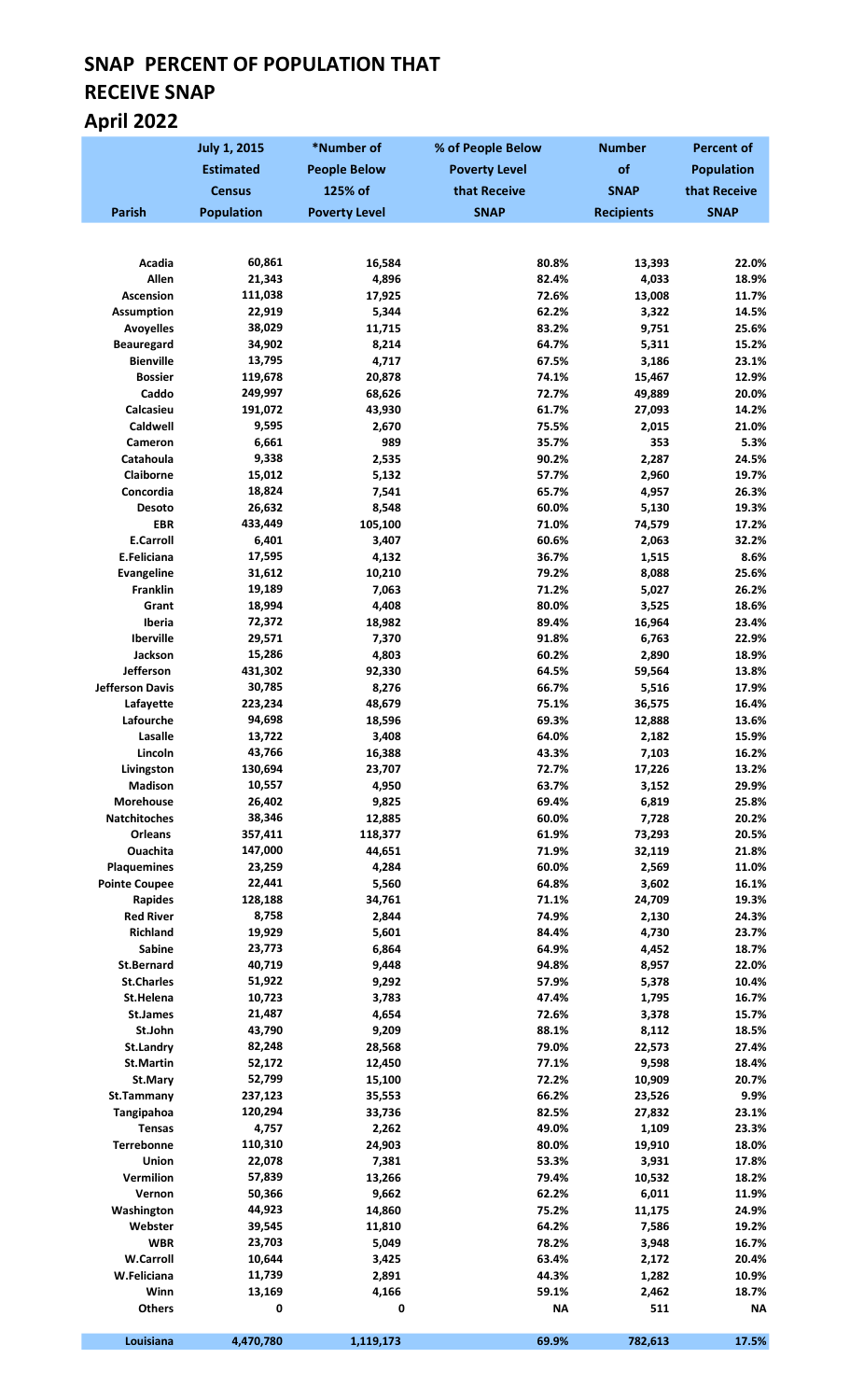## SNAP PERCENT OF POPULATION THAT RECEIVE SNAP March 2022

|                                    | <b>July 1, 2015</b> | *Number of           | % of People Below    | <b>Number</b>     | <b>Percent of</b> |
|------------------------------------|---------------------|----------------------|----------------------|-------------------|-------------------|
|                                    | <b>Estimated</b>    | <b>People Below</b>  | <b>Poverty Level</b> | of                | <b>Population</b> |
|                                    | <b>Census</b>       | 125% of              | that Receive         | <b>SNAP</b>       | that Receive      |
| <b>Parish</b>                      | <b>Population</b>   | <b>Poverty Level</b> | <b>SNAP</b>          | <b>Recipients</b> | <b>SNAP</b>       |
|                                    |                     |                      |                      |                   |                   |
|                                    |                     |                      |                      |                   |                   |
| Acadia<br>Allen                    | 60,861<br>21,343    | 16,584               | 80.1%                | 13,292<br>4,023   | 21.8%<br>18.8%    |
| <b>Ascension</b>                   | 111,038             | 4,896<br>17,925      | 82.2%<br>72.9%       | 13,068            | 11.8%             |
| <b>Assumption</b>                  | 22,919              | 5,344                | 63.1%                | 3,371             | 14.7%             |
| <b>Avoyelles</b>                   | 38,029              | 11,715               | 83.9%                | 9,830             | 25.8%             |
| <b>Beauregard</b>                  | 34,902              | 8,214                | 63.6%                | 5,227             | 15.0%             |
| <b>Bienville</b>                   | 13,795              | 4,717                | 67.1%                | 3,164             | 22.9%             |
| <b>Bossier</b>                     | 119,678             | 20,878               | 74.9%                | 15,647            | 13.1%             |
| Caddo                              | 249,997             | 68,626               | 72.6%                | 49,830            | 19.9%             |
| Calcasieu                          | 191,072             | 43,930               | 60.9%<br>75.5%       | 26,759            | 14.0%             |
| Caldwell<br><b>Cameron</b>         | 9,595<br>6,661      | 2,670<br>989         | 40.0%                | 2,015<br>396      | 21.0%<br>5.9%     |
| Catahoula                          | 9,338               | 2,535                | 90.7%                | 2,299             | 24.6%             |
| Claiborne                          | 15,012              | 5,132                | 57.4%                | 2,947             | 19.6%             |
| Concordia                          | 18,824              | 7,541                | 65.6%                | 4,947             | 26.3%             |
| Desoto                             | 26,632              | 8,548                | 59.2%                | 5,063             | 19.0%             |
| <b>EBR</b>                         | 433,449             | 105,100              | 70.8%                | 74,410            | 17.2%             |
| <b>E.Carroll</b>                   | 6,401               | 3,407                | 59.3%                | 2,019             | 31.5%             |
| E.Feliciana                        | 17,595              | 4,132                | 36.9%                | 1,523             | 8.7%              |
| <b>Evangeline</b>                  | 31,612              | 10,210               | 79.0%                | 8,066             | 25.5%             |
| <b>Franklin</b><br>Grant           | 19,189<br>18,994    | 7,063<br>4,408       | 71.0%<br>80.3%       | 5,018             | 26.2%<br>18.6%    |
| Iberia                             | 72,372              | 18,982               | 89.3%                | 3,539<br>16,954   | 23.4%             |
| Iberville                          | 29,571              | 7,370                | 91.1%                | 6,713             | 22.7%             |
| Jackson                            | 15,286              | 4,803                | 60.3%                | 2,896             | 18.9%             |
| Jefferson                          | 431,302             | 92,330               | 64.9%                | 59,886            | 13.9%             |
| <b>Jefferson Davis</b>             | 30,785              | 8,276                | 67.0%                | 5,547             | 18.0%             |
| Lafayette                          | 223,234             | 48,679               | 75.1%                | 36,578            | 16.4%             |
| Lafourche                          | 94,698              | 18,596               | 69.8%                | 12,972            | 13.7%             |
| Lasalle                            | 13,722              | 3,408                | 64.3%                | 2,191             | 16.0%             |
| Lincoln<br>Livingston              | 43,766<br>130,694   | 16,388<br>23,707     | 43.7%<br>72.4%       | 7,156<br>17,172   | 16.4%<br>13.1%    |
| <b>Madison</b>                     | 10,557              | 4,950                | 63.5%                | 3,145             | 29.8%             |
| Morehouse                          | 26,402              | 9,825                | 69.7%                | 6,851             | 25.9%             |
| Natchitoches                       | 38,346              | 12,885               | 59.9%                | 7,718             | 20.1%             |
| Orleans                            | 357,411             | 118,377              | 62.1%                | 73,543            | 20.6%             |
| <b>Ouachita</b>                    | 147,000             | 44,651               | 72.1%                | 32,180            | 21.9%             |
| <b>Plaquemines</b>                 | 23,259              | 4,284                | 60.5%                | 2,591             | 11.1%             |
| <b>Pointe Coupee</b>               | 22,441              | 5,560                | 65.2%                | 3,627             | 16.2%             |
| <b>Rapides</b><br><b>Red River</b> | 128,188<br>8,758    | 34,761               | 70.3%<br>76.0%       | 24,421            | 19.1%<br>24.7%    |
| <b>Richland</b>                    | 19,929              | 2,844<br>5,601       | 84.6%                | 2,162<br>4,740    | 23.8%             |
| <b>Sabine</b>                      | 23,773              | 6,864                | 65.8%                | 4,514             | 19.0%             |
| <b>St.Bernard</b>                  | 40,719              | 9,448                | 95.2%                | 8,997             | 22.1%             |
| <b>St.Charles</b>                  | 51,922              | 9,292                | 58.2%                | 5,412             | 10.4%             |
| St.Helena                          | 10,723              | 3,783                | 47.8%                | 1,808             | 16.9%             |
| <b>St.James</b>                    | 21,487              | 4,654                | 71.8%                | 3,341             | 15.5%             |
| St.John                            | 43,790              | 9,209                | 89.6%                | 8,251             | 18.8%             |
| St.Landry                          | 82,248              | 28,568               | 78.9%                | 22,546            | 27.4%             |
| <b>St.Martin</b>                   | 52,172<br>52,799    | 12,450               | 76.9%<br>72.2%       | 9,571             | 18.3%             |
| St.Mary<br>St.Tammany              | 237,123             | 15,100<br>35,553     | 65.8%                | 10,899<br>23,406  | 20.6%<br>9.9%     |
| Tangipahoa                         | 120,294             | 33,736               | 82.1%                | 27,687            | 23.0%             |
| <b>Tensas</b>                      | 4,757               | 2,262                | 48.6%                | 1,100             | 23.1%             |
| Terrebonne                         | 110,310             | 24,903               | 80.1%                | 19,940            | 18.1%             |
| Union                              | 22,078              | 7,381                | 53.9%                | 3,980             | 18.0%             |
| Vermilion                          | 57,839              | 13,266               | 79.3%                | 10,518            | 18.2%             |
| Vernon                             | 50,366              | 9,662                | 61.4%                | 5,928             | 11.8%             |
| Washington                         | 44,923              | 14,860               | 74.6%                | 11,089            | 24.7%             |
| Webster<br><b>WBR</b>              | 39,545<br>23,703    | 11,810<br>5,049      | 64.6%<br>77.5%       | 7,631<br>3,915    | 19.3%<br>16.5%    |
| <b>W.Carroll</b>                   | 10,644              | 3,425                | 63.9%                | 2,189             | 20.6%             |
| W.Feliciana                        | 11,739              | 2,891                | 44.4%                | 1,285             | 10.9%             |
| Winn                               | 13,169              | 4,166                | 60.4%                | 2,516             | 19.1%             |
| <b>Others</b>                      | 0                   | 0                    | <b>NA</b>            | 511               | <b>NA</b>         |
|                                    |                     |                      |                      |                   |                   |
| Louisiana                          | 4,470,780           | 1,119,173            | 69.9%                | 782,530           | 17.5%             |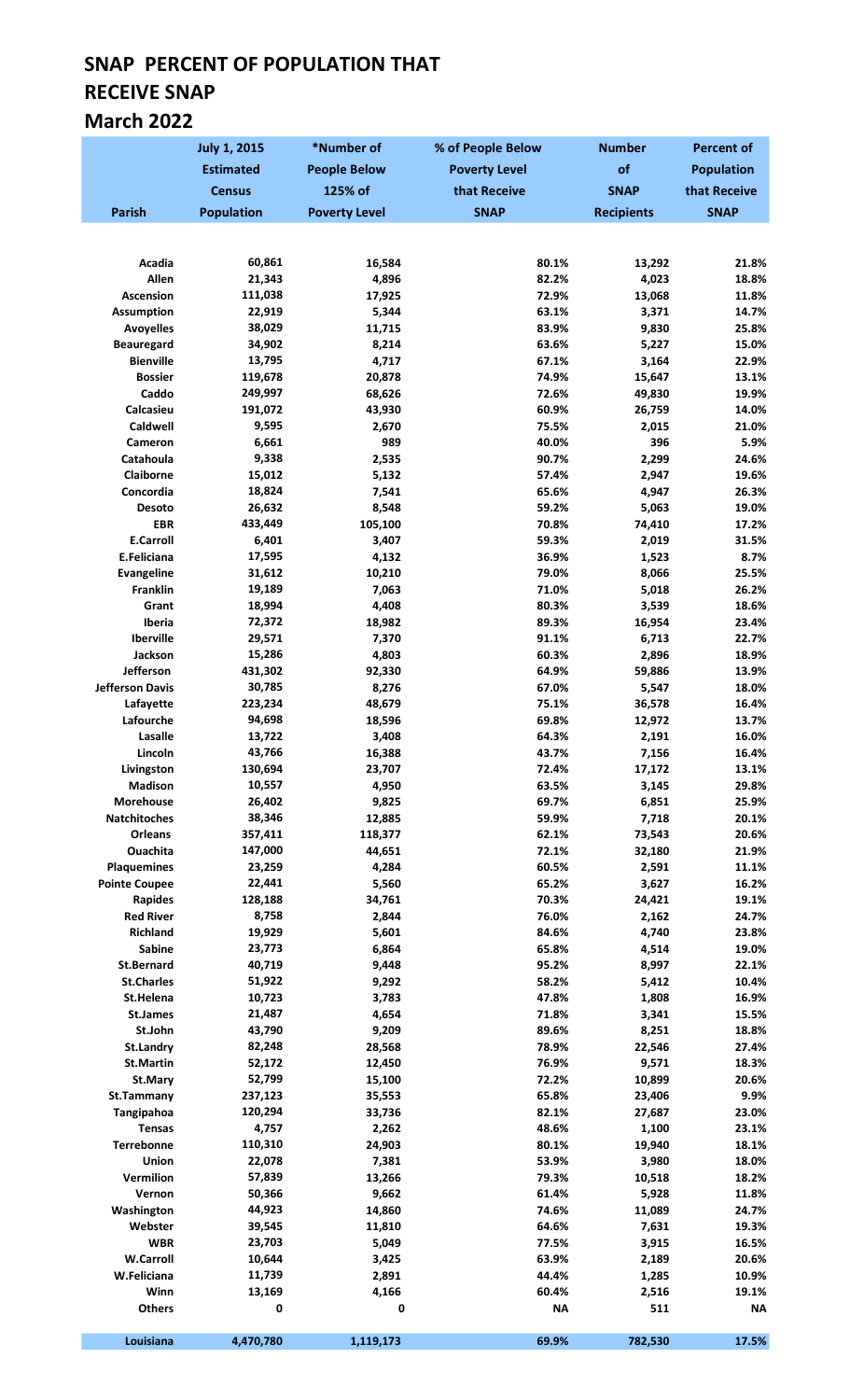# SNAP PERCENT OF POPULATION THAT RECEIVE SNAP February 2022

|                                       | <b>July 1, 2015</b> | *Number of           | % of People Below    | <b>Number</b>     | <b>Percent of</b>  |
|---------------------------------------|---------------------|----------------------|----------------------|-------------------|--------------------|
|                                       | <b>Estimated</b>    | <b>People Below</b>  | <b>Poverty Level</b> | of                | <b>Population</b>  |
|                                       | <b>Census</b>       | 125% of              | that Receive         | <b>SNAP</b>       | that Receive       |
| <b>Parish</b>                         | <b>Population</b>   | <b>Poverty Level</b> | <b>SNAP</b>          | <b>Recipients</b> | <b>SNAP</b>        |
|                                       |                     |                      |                      |                   |                    |
|                                       |                     |                      |                      |                   |                    |
| Acadia<br>Allen                       | 60,861<br>21,343    | 16,584               | 83.5%                | 13,852            | 22.8%              |
| Ascension                             | 111,038             | 4,896<br>17,925      | 87.0%<br>77.3%       | 4,259<br>13,849   | 20.0%<br>12.5%     |
| <b>Assumption</b>                     | 22,919              | 5,344                | 66.2%                | 3,536             | 15.4%              |
| <b>Avoyelles</b>                      | 38,029              | 11,715               | 86.7%                | 10,157            | 26.7%              |
| <b>Beauregard</b>                     | 34,902              | 8,214                | 66.6%                | 5,468             | 15.7%              |
| <b>Bienville</b>                      | 13,795              | 4,717                | 69.4%                | 3,275             | 23.7%              |
| <b>Bossier</b>                        | 119,678             | 20,878               | 79.0%                | 16,488            | 13.8%              |
| Caddo                                 | 249,997             | 68,626               | 76.6%                | 52,570            | 21.0%              |
| Calcasieu<br>Caldwell                 | 191,072<br>9,595    | 43,930<br>2,670      | 65.9%<br>80.5%       | 28,933<br>2,149   | 15.1%<br>22.4%     |
| Cameron                               | 6,661               | 989                  | 42.6%                | 421               | 6.3%               |
| Catahoula                             | 9,338               | 2,535                | 95.6%                | 2,423             | 25.9%              |
| Claiborne                             | 15,012              | 5,132                | 59.4%                | 3,046             | 20.3%              |
| Concordia                             | 18,824              | 7,541                | 68.3%                | 5,149             | 27.4%              |
| Desoto                                | 26,632              | 8,548                | 60.3%                | 5,153             | 19.3%              |
| <b>EBR</b>                            | 433,449             | 105,100              | 75.4%                | 79,281            | 18.3%              |
| <b>E.Carroll</b>                      | 6,401               | 3,407                | 61.2%                | 2,086             | 32.6%              |
| E.Feliciana<br>Evangeline             | 17,595<br>31,612    | 4,132                | 37.7%<br>82.8%       | 1,557             | 8.8%<br>26.7%      |
| <b>Franklin</b>                       | 19,189              | 10,210<br>7,063      | 75.3%                | 8,453<br>5,315    | 27.7%              |
| Grant                                 | 18,994              | 4,408                | 83.6%                | 3,685             | 19.4%              |
| Iberia                                | 72,372              | 18,982               | 93.2%                | 17,684            | 24.4%              |
| Iberville                             | 29,571              | 7,370                | 95.1%                | 7,010             | 23.7%              |
| Jackson                               | 15,286              | 4,803                | 62.4%                | 2,997             | 19.6%              |
| Jefferson                             | 431,302             | 92,330               | 70.2%                | 64,790            | 15.0%              |
| <b>Jefferson Davis</b>                | 30,785              | 8,276                | 71.1%                | 5,884             | 19.1%              |
| Lafayette<br>Lafourche                | 223,234<br>94,698   | 48,679<br>18,596     | 79.6%<br>73.7%       | 38,767<br>13,714  | 17.4%<br>14.5%     |
| Lasalle                               | 13,722              | 3,408                | 67.8%                | 2,311             | 16.8%              |
| Lincoln                               | 43,766              | 16,388               | 46.2%                | 7,579             | 17.3%              |
| Livingston                            | 130,694             | 23,707               | 76.8%                | 18,209            | 13.9%              |
| <b>Madison</b>                        | 10,557              | 4,950                | 66.5%                | 3,292             | 31.2%              |
| <b>Morehouse</b>                      | 26,402              | 9,825                | 72.7%                | 7,143             | 27.1%              |
| Natchitoches                          | 38,346              | 12,885               | 62.9%                | 8,106             | 21.1%              |
| Orleans                               | 357,411             | 118,377              | 67.3%                | 79,657            | 22.3%              |
| <b>Ouachita</b><br><b>Plaquemines</b> | 147,000<br>23,259   | 44,651<br>4,284      | 75.7%<br>66.1%       | 33,817<br>2,832   | 23.0%<br>12.2%     |
| <b>Pointe Coupee</b>                  | 22,441              | 5,560                | 69.3%                | 3,852             | 17.2%              |
| <b>Rapides</b>                        | 128,188             | 34,761               | 74.0%                | 25,708            | 20.1%              |
| <b>Red River</b>                      | 8,758               | 2,844                | 79.1%                | 2,251             | 25.7%              |
| <b>Richland</b>                       | 19,929              | 5,601                | 87.9%                | 4,924             | 24.7%              |
| <b>Sabine</b>                         | 23,773              | 6,864                | 67.0%                | 4,598             | 19.3%              |
| <b>St.Bernard</b>                     | 40,719              | 9,448                | 101.7%               | 9,610             | 23.6%              |
| <b>St.Charles</b>                     | 51,922              | 9,292                | 63.5%                | 5,897             | 11.4%              |
| St.Helena<br>St.James                 | 10,723<br>21,487    | 3,783<br>4,654       | 49.7%<br>77.2%       | 1,880<br>3,591    | 17.5%<br>16.7%     |
| St.John                               | 43,790              | 9,209                | 95.2%                | 8,766             | 20.0%              |
| St.Landry                             | 82,248              | 28,568               | 82.1%                | 23,456            | 28.5%              |
| <b>St.Martin</b>                      | 52,172              | 12,450               | 80.7%                | 10,045            | 19.3%              |
| St.Mary                               | 52,799              | 15,100               | 75.6%                | 11,411            | 21.6%              |
| St.Tammany                            | 237,123             | 35,553               | 70.7%                | 25,137            | 10.6%              |
| Tangipahoa                            | 120,294             | 33,736               | 86.7%                | 29,241            | 24.3%              |
| <b>Tensas</b>                         | 4,757               | 2,262                | 51.3%                | 1,160             | 24.4%              |
| Terrebonne<br>Union                   | 110,310<br>22,078   | 24,903<br>7,381      | 84.8%<br>54.8%       | 21,116<br>4,044   | 19.1%<br>18.3%     |
| Vermilion                             | 57,839              | 13,266               | 83.9%                | 11,125            | 19.2%              |
| Vernon                                | 50,366              | 9,662                | 65.2%                | 6,302             | 12.5%              |
| Washington                            | 44,923              | 14,860               | 77.6%                | 11,524            | 25.7%              |
| Webster                               | 39,545              | 11,810               | 68.4%                | 8,077             | 20.4%              |
| <b>WBR</b>                            | 23,703              | 5,049                | 82.2%                | 4,150             | 17.5%              |
| <b>W.Carroll</b>                      | 10,644              | 3,425                | 66.7%                | 2,285             | 21.5%              |
| W.Feliciana                           | 11,739              | 2,891                | 46.5%                | 1,344             | 11.4%              |
| Winn<br><b>Others</b>                 | 13,169<br>0         | 4,166<br>0           | 61.5%<br><b>NA</b>   | 2,562<br>509      | 19.5%<br><b>NA</b> |
|                                       |                     |                      |                      |                   |                    |
| Louisiana                             | 4,470,780           | 1,119,173            | 74.1%                | 829,462           | 18.6%              |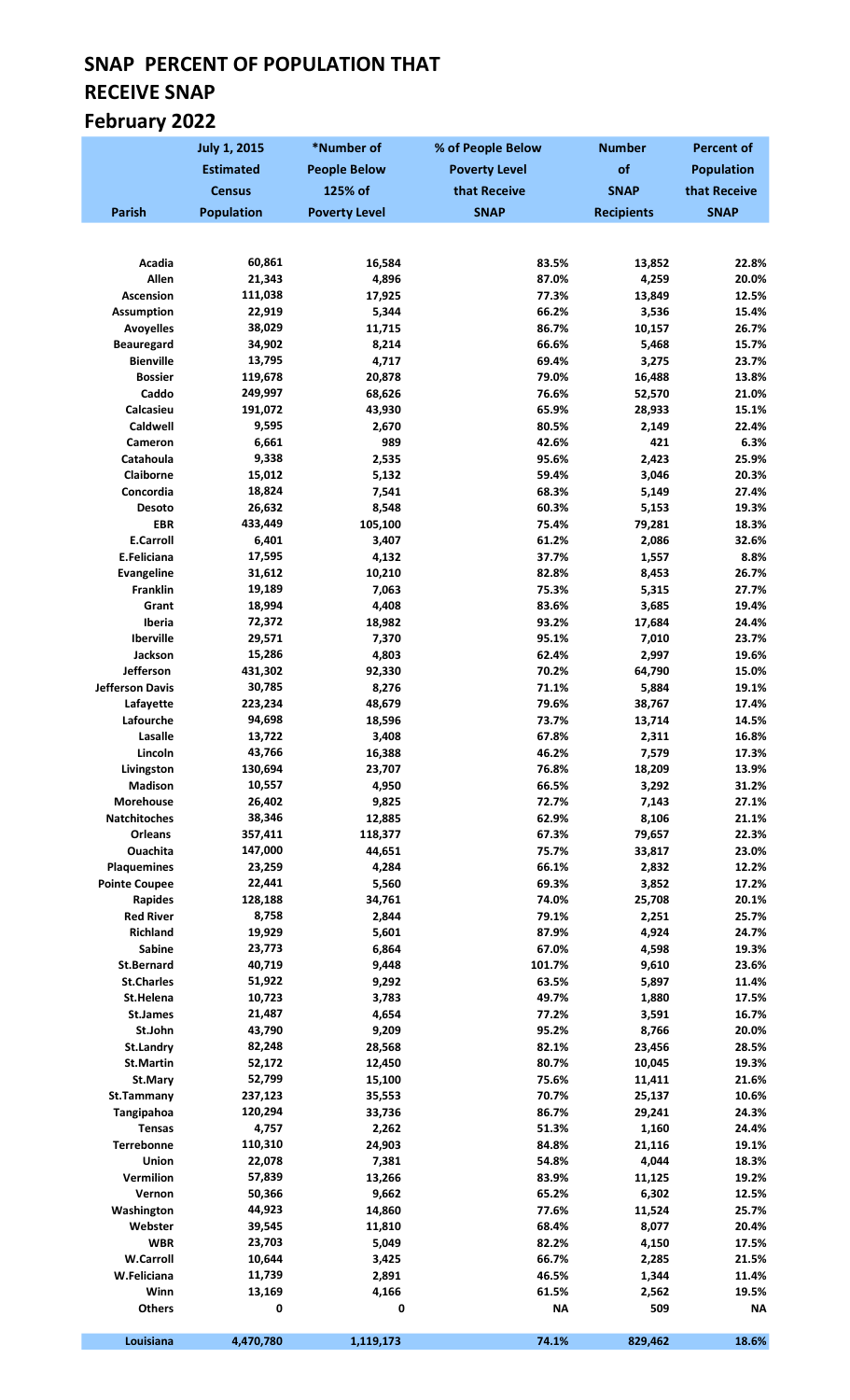# SNAP PERCENT OF POPULATION THAT RECEIVE SNAP January 2022

|                                       | <b>July 1, 2015</b> | *Number of           | % of People Below    | <b>Number</b>     | <b>Percent of</b> |
|---------------------------------------|---------------------|----------------------|----------------------|-------------------|-------------------|
|                                       | <b>Estimated</b>    | <b>People Below</b>  | <b>Poverty Level</b> | of                | <b>Population</b> |
|                                       | <b>Census</b>       | 125% of              | that Receive         | <b>SNAP</b>       | that Receive      |
| <b>Parish</b>                         | <b>Population</b>   | <b>Poverty Level</b> | <b>SNAP</b>          | <b>Recipients</b> | <b>SNAP</b>       |
|                                       |                     |                      |                      |                   |                   |
|                                       |                     |                      |                      |                   |                   |
| Acadia<br>Allen                       | 60,861<br>21,343    | 16,584               | 85.4%                | 14,170            | 23.3%             |
| <b>Ascension</b>                      | 111,038             | 4,896<br>17,925      | 89.9%<br>79.4%       | 4,400<br>14,236   | 20.6%<br>12.8%    |
| <b>Assumption</b>                     | 22,919              | 5,344                | 68.4%                | 3,654             | 15.9%             |
| <b>Avoyelles</b>                      | 38,029              | 11,715               | 88.9%                | 10,413            | 27.4%             |
| <b>Beauregard</b>                     | 34,902              | 8,214                | 67.7%                | 5,561             | 15.9%             |
| <b>Bienville</b>                      | 13,795              | 4,717                | 71.5%                | 3,374             | 24.5%             |
| <b>Bossier</b>                        | 119,678             | 20,878               | 82.3%                | 17,188            | 14.4%             |
| Caddo                                 | 249,997             | 68,626               | 79.4%                | 54,463            | 21.8%             |
| Calcasieu                             | 191,072             | 43,930               | 68.0%                | 29,870            | 15.6%             |
| Caldwell                              | 9,595               | 2,670                | 82.2%                | 2,196             | 22.9%             |
| <b>Cameron</b><br>Catahoula           | 6,661<br>9,338      | 989<br>2,535         | 43.5%<br>99.7%       | 430<br>2,527      | 6.5%<br>27.1%     |
| <b>Claiborne</b>                      | 15,012              | 5,132                | 61.3%                | 3,146             | 21.0%             |
| Concordia                             | 18,824              | 7,541                | 69.9%                | 5,270             | 28.0%             |
| Desoto                                | 26,632              | 8,548                | 62.6%                | 5,354             | 20.1%             |
| <b>EBR</b>                            | 433,449             | 105,100              | 77.9%                | 81,880            | 18.9%             |
| <b>E.Carroll</b>                      | 6,401               | 3,407                | 62.8%                | 2,138             | 33.4%             |
| E.Feliciana                           | 17,595              | 4,132                | 38.0%                | 1,569             | 8.9%              |
| <b>Evangeline</b>                     | 31,612              | 10,210               | 84.7%                | 8,652             | 27.4%             |
| Franklin                              | 19,189              | 7,063                | 76.6%                | 5,407             | 28.2%             |
| Grant                                 | 18,994              | 4,408                | 85.0%                | 3,747             | 19.7%             |
| Iberia                                | 72,372              | 18,982               | 95.7%                | 18,170            | 25.1%             |
| Iberville<br>Jackson                  | 29,571<br>15,286    | 7,370<br>4,803       | 98.3%<br>63.8%       | 7,242<br>3,065    | 24.5%<br>20.1%    |
| Jefferson                             | 431,302             | 92,330               | 73.5%                | 67,831            | 15.7%             |
| <b>Jefferson Davis</b>                | 30,785              | 8,276                | 73.2%                | 6,060             | 19.7%             |
| Lafayette                             | 223,234             | 48,679               | 81.9%                | 39,876            | 17.9%             |
| Lafourche                             | 94,698              | 18,596               | 77.3%                | 14,376            | 15.2%             |
| Lasalle                               | 13,722              | 3,408                | 70.8%                | 2,414             | 17.6%             |
| Lincoln                               | 43,766              | 16,388               | 47.6%                | 7,798             | 17.8%             |
| Livingston                            | 130,694             | 23,707               | 79.1%                | 18,742            | 14.3%             |
| <b>Madison</b>                        | 10,557              | 4,950                | 68.2%                | 3,376             | 32.0%             |
| <b>Morehouse</b>                      | 26,402              | 9,825                | 75.8%                | 7,448             | 28.2%             |
| <b>Natchitoches</b><br><b>Orleans</b> | 38,346              | 12,885               | 64.7%                | 8,336             | 21.7%             |
| Ouachita                              | 357,411<br>147,000  | 118,377<br>44,651    | 70.1%<br>78.0%       | 83,016<br>34,823  | 23.2%<br>23.7%    |
| <b>Plaquemines</b>                    | 23,259              | 4,284                | 69.7%                | 2,988             | 12.8%             |
| <b>Pointe Coupee</b>                  | 22,441              | 5,560                | 71.9%                | 3,995             | 17.8%             |
| <b>Rapides</b>                        | 128,188             | 34,761               | 76.3%                | 26,533            | 20.7%             |
| <b>Red River</b>                      | 8,758               | 2,844                | 82.7%                | 2,352             | 26.9%             |
| <b>Richland</b>                       | 19,929              | 5,601                | 91.4%                | 5,118             | 25.7%             |
| Sabine                                | 23,773              | 6,864                | 69.6%                | 4,779             | 20.1%             |
| <b>St.Bernard</b>                     | 40,719              | 9,448                | 106.0%               | 10,013            | 24.6%             |
| <b>St.Charles</b>                     | 51,922              | 9,292                | 66.6%                | 6,190             | 11.9%             |
| St.Helena                             | 10,723              | 3,783                | 49.7%                | 1,880             | 17.5%             |
| <b>St.James</b><br>St.John            | 21,487<br>43,790    | 4,654<br>9,209       | 81.2%<br>101.2%      | 3,779<br>9,322    | 17.6%<br>21.3%    |
| St.Landry                             | 82,248              | 28,568               | 84.6%                | 24,157            | 29.4%             |
| <b>St.Martin</b>                      | 52,172              | 12,450               | 83.4%                | 10,381            | 19.9%             |
| St.Mary                               | 52,799              | 15,100               | 77.3%                | 11,670            | 22.1%             |
| St.Tammany                            | 237,123             | 35,553               | 73.7%                | 26,185            | 11.0%             |
| Tangipahoa                            | 120,294             | 33,736               | 89.4%                | 30,157            | 25.1%             |
| <b>Tensas</b>                         | 4,757               | 2,262                | 54.3%                | 1,229             | 25.8%             |
| Terrebonne                            | 110,310             | 24,903               | 89.3%                | 22,234            | 20.2%             |
| Union                                 | 22,078              | 7,381                | 56.6%                | 4,181             | 18.9%             |
| Vermilion                             | 57,839              | 13,266               | 86.9%                | 11,529            | 19.9%             |
| Vernon                                | 50,366              | 9,662                | 67.1%                | 6,484             | 12.9%             |
| Washington<br>Webster                 | 44,923<br>39,545    | 14,860<br>11,810     | 80.4%<br>70.0%       | 11,941<br>8,269   | 26.6%<br>20.9%    |
| <b>WBR</b>                            | 23,703              | 5,049                | 85.1%                | 4,296             | 18.1%             |
| <b>W.Carroll</b>                      | 10,644              | 3,425                | 67.4%                | 2,308             | 21.7%             |
| W.Feliciana                           | 11,739              | 2,891                | 47.9%                | 1,384             | 11.8%             |
| Winn                                  | 13,169              | 4,166                | 62.1%                | 2,589             | 19.7%             |
| <b>Others</b>                         | 0                   | 0                    | <b>NA</b>            | 570               | <b>NA</b>         |
|                                       |                     |                      |                      |                   |                   |
| Louisiana                             | 4,470,780           | 1,119,173            | 76.7%                | 858,731           | 19.2%             |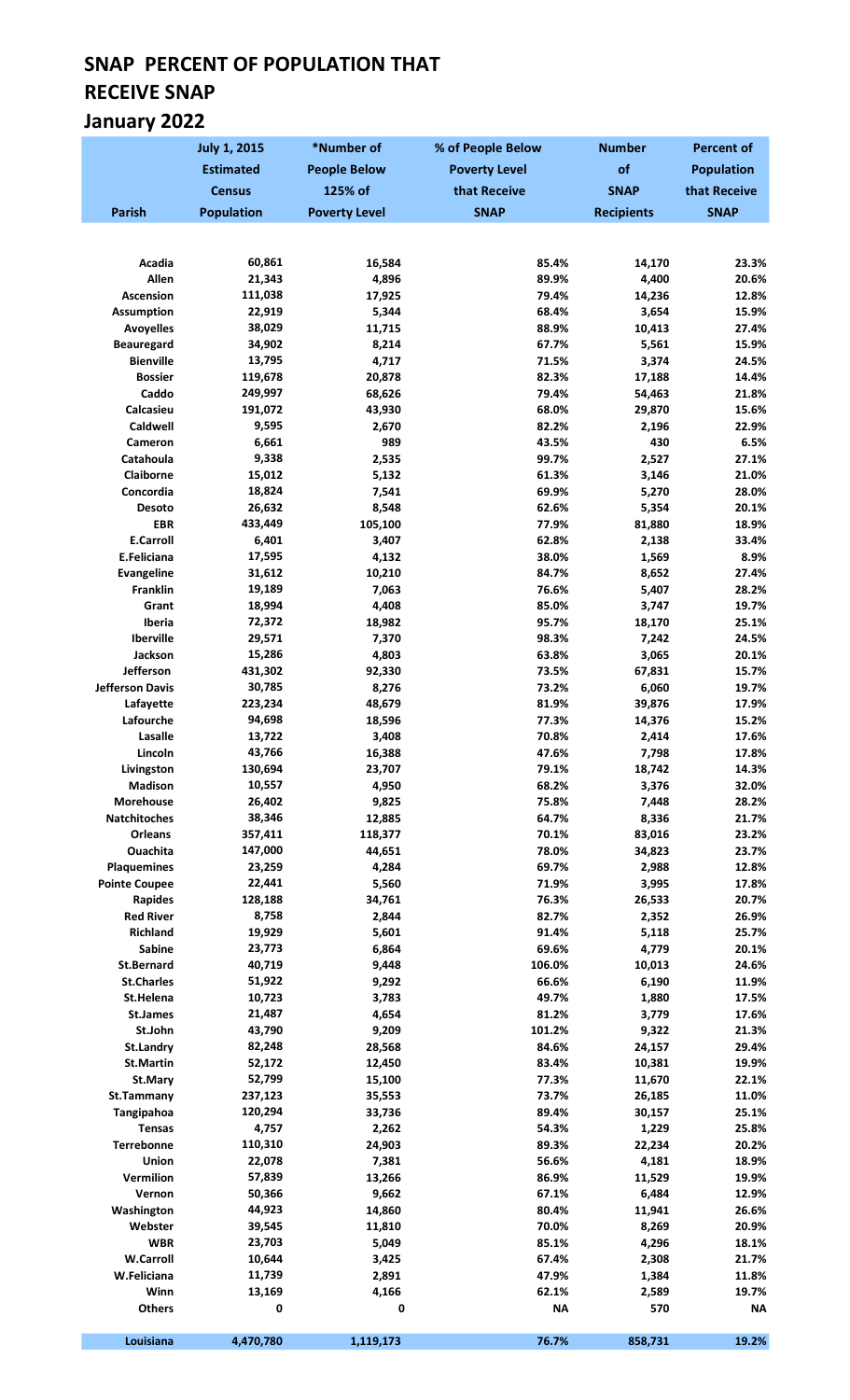## SNAP PERCENT OF POPULATION THAT RECEIVE SNAP December 2021

|                                     | <b>July 1, 2015</b> | *Number of           | % of People Below    | <b>Number</b>     | <b>Percent of</b> |
|-------------------------------------|---------------------|----------------------|----------------------|-------------------|-------------------|
|                                     | <b>Estimated</b>    | <b>People Below</b>  | <b>Poverty Level</b> | of                | <b>Population</b> |
|                                     | <b>Census</b>       | 125% of              | that Receive         | <b>SNAP</b>       | that Receive      |
| <b>Parish</b>                       | <b>Population</b>   | <b>Poverty Level</b> | <b>SNAP</b>          | <b>Recipients</b> | <b>SNAP</b>       |
|                                     |                     |                      |                      |                   |                   |
|                                     |                     |                      |                      |                   |                   |
| Acadia<br>Allen                     | 60,861<br>21,343    | 16,584<br>4,896      | 88.1%<br>93.5%       | 14,612<br>4,580   | 24.0%<br>21.5%    |
| <b>Ascension</b>                    | 111,038             | 17,925               | 82.6%                | 14,803            | 13.3%             |
| <b>Assumption</b>                   | 22,919              | 5,344                | 70.1%                | 3,748             | 16.4%             |
| <b>Avoyelles</b>                    | 38,029              | 11,715               | 90.9%                | 10,650            | 28.0%             |
| <b>Beauregard</b>                   | 34,902              | 8,214                | 70.6%                | 5,799             | 16.6%             |
| <b>Bienville</b>                    | 13,795              | 4,717                | 73.1%                | 3,447             | 25.0%             |
| <b>Bossier</b>                      | 119,678             | 20,878               | 84.0%                | 17,547            | 14.7%             |
| Caddo                               | 249,997             | 68,626               | 81.2%                | 55,725            | 22.3%             |
| Calcasieu<br>Caldwell               | 191,072<br>9,595    | 43,930               | 69.9%                | 30,692            | 16.1%             |
| Cameron                             | 6,661               | 2,670<br>989         | 83.0%<br>43.9%       | 2,215<br>434      | 23.1%<br>6.5%     |
| Catahoula                           | 9,338               | 2,535                | 101.7%               | 2,577             | 27.6%             |
| Claiborne                           | 15,012              | 5,132                | 62.3%                | 3,195             | 21.3%             |
| Concordia                           | 18,824              | 7,541                | 71.5%                | 5,389             | 28.6%             |
| Desoto                              | 26,632              | 8,548                | 64.3%                | 5,498             | 20.6%             |
| <b>EBR</b>                          | 433,449             | 105,100              | 80.3%                | 84,347            | 19.5%             |
| <b>E.Carroll</b>                    | 6,401               | 3,407                | 65.8%                | 2,241             | 35.0%             |
| E.Feliciana                         | 17,595              | 4,132                | 40.1%                | 1,657             | 9.4%              |
| Evangeline                          | 31,612              | 10,210               | 87.1%                | 8,889             | 28.1%             |
| <b>Franklin</b>                     | 19,189              | 7,063                | 78.9%                | 5,571             | 29.0%             |
| Grant<br>Iberia                     | 18,994<br>72,372    | 4,408<br>18,982      | 87.0%<br>98.4%       | 3,834<br>18,675   | 20.2%<br>25.8%    |
| Iberville                           | 29,571              | 7,370                | 100.5%               | 7,409             | 25.1%             |
| Jackson                             | 15,286              | 4,803                | 65.3%                | 3,135             | 20.5%             |
| Jefferson                           | 431,302             | 92,330               | 76.2%                | 70,325            | 16.3%             |
| <b>Jefferson Davis</b>              | 30,785              | 8,276                | 75.7%                | 6,265             | 20.4%             |
| Lafayette                           | 223,234             | 48,679               | 84.2%                | 41,009            | 18.4%             |
| Lafourche                           | 94,698              | 18,596               | 80.1%                | 14,895            | 15.7%             |
| Lasalle                             | 13,722              | 3,408                | 71.6%                | 2,440             | 17.8%             |
| Lincoln<br>Livingston               | 43,766<br>130,694   | 16,388<br>23,707     | 49.3%<br>82.2%       | 8,075<br>19,476   | 18.5%<br>14.9%    |
| Madison                             | 10,557              | 4,950                | 69.1%                | 3,421             | 32.4%             |
| <b>Morehouse</b>                    | 26,402              | 9,825                | 78.1%                | 7,678             | 29.1%             |
| Natchitoches                        | 38,346              | 12,885               | 66.5%                | 8,574             | 22.4%             |
| Orleans                             | 357,411             | 118,377              | 72.4%                | 85,738            | 24.0%             |
| Ouachita                            | 147,000             | 44,651               | 80.2%                | 35,788            | 24.3%             |
| <b>Plaquemines</b>                  | 23,259              | 4,284                | 71.0%                | 3,040             | 13.1%             |
| <b>Pointe Coupee</b>                | 22,441              | 5,560                | 73.6%                | 4,094             | 18.2%             |
| Rapides                             | 128,188             | 34,761               | 78.7%                | 27,346            | 21.3%             |
| <b>Red River</b><br><b>Richland</b> | 8,758<br>19,929     | 2,844<br>5,601       | 82.7%<br>93.2%       | 2,352<br>5,218    | 26.9%<br>26.2%    |
| <b>Sabine</b>                       | 23,773              | 6,864                | 71.3%                | 4,894             | 20.6%             |
| <b>St.Bernard</b>                   | 40,719              | 9,448                | 109.5%               | 10,346            | 25.4%             |
| <b>St.Charles</b>                   | 51,922              | 9,292                | 69.7%                | 6,475             | 12.5%             |
| St.Helena                           | 10,723              | 3,783                | 51.7%                | 1,955             | 18.2%             |
| St.James                            | 21,487              | 4,654                | 83.2%                | 3,870             | 18.0%             |
| St.John                             | 43,790              | 9,209                | 107.3%               | 9,879             | 22.6%             |
| <b>St.Landry</b>                    | 82,248              | 28,568               | 87.1%                | 24,872            | 30.2%             |
| <b>St.Martin</b>                    | 52,172              | 12,450               | 85.9%                | 10,689            | 20.5%             |
| St.Mary<br>St.Tammany               | 52,799<br>237,123   | 15,100<br>35,553     | 79.9%<br>76.2%       | 12,068<br>27,102  | 22.9%<br>11.4%    |
| Tangipahoa                          | 120,294             | 33,736               | 92.1%                | 31,067            | 25.8%             |
| Tensas                              | 4,757               | 2,262                | 55.2%                | 1,249             | 26.3%             |
| Terrebonne                          | 110,310             | 24,903               | 93.8%                | 23,358            | 21.2%             |
| <b>Union</b>                        | 22,078              | 7,381                | 58.4%                | 4,311             | 19.5%             |
| Vermilion                           | 57,839              | 13,266               | 89.8%                | 11,912            | 20.6%             |
| Vernon                              | 50,366              | 9,662                | 68.4%                | 6,606             | 13.1%             |
| Washington                          | 44,923              | 14,860               | 82.1%                | 12,205            | 27.2%             |
| Webster                             | 39,545              | 11,810               | 71.0%                | 8,391             | 21.2%             |
| <b>WBR</b><br><b>W.Carroll</b>      | 23,703<br>10,644    | 5,049<br>3,425       | 88.4%<br>69.4%       | 4,461<br>2,376    | 18.8%<br>22.3%    |
| W.Feliciana                         | 11,739              | 2,891                | 49.5%                | 1,432             | 12.2%             |
| Winn                                | 13,169              | 4,166                | 63.3%                | 2,639             | 20.0%             |
| <b>Others</b>                       | 0                   | 0                    | <b>NA</b>            | 761               | <b>NA</b>         |
|                                     |                     |                      |                      |                   |                   |
| Louisiana                           | 4,470,780           | 1,119,173            | 79.1%                | 885,321           | 19.8%             |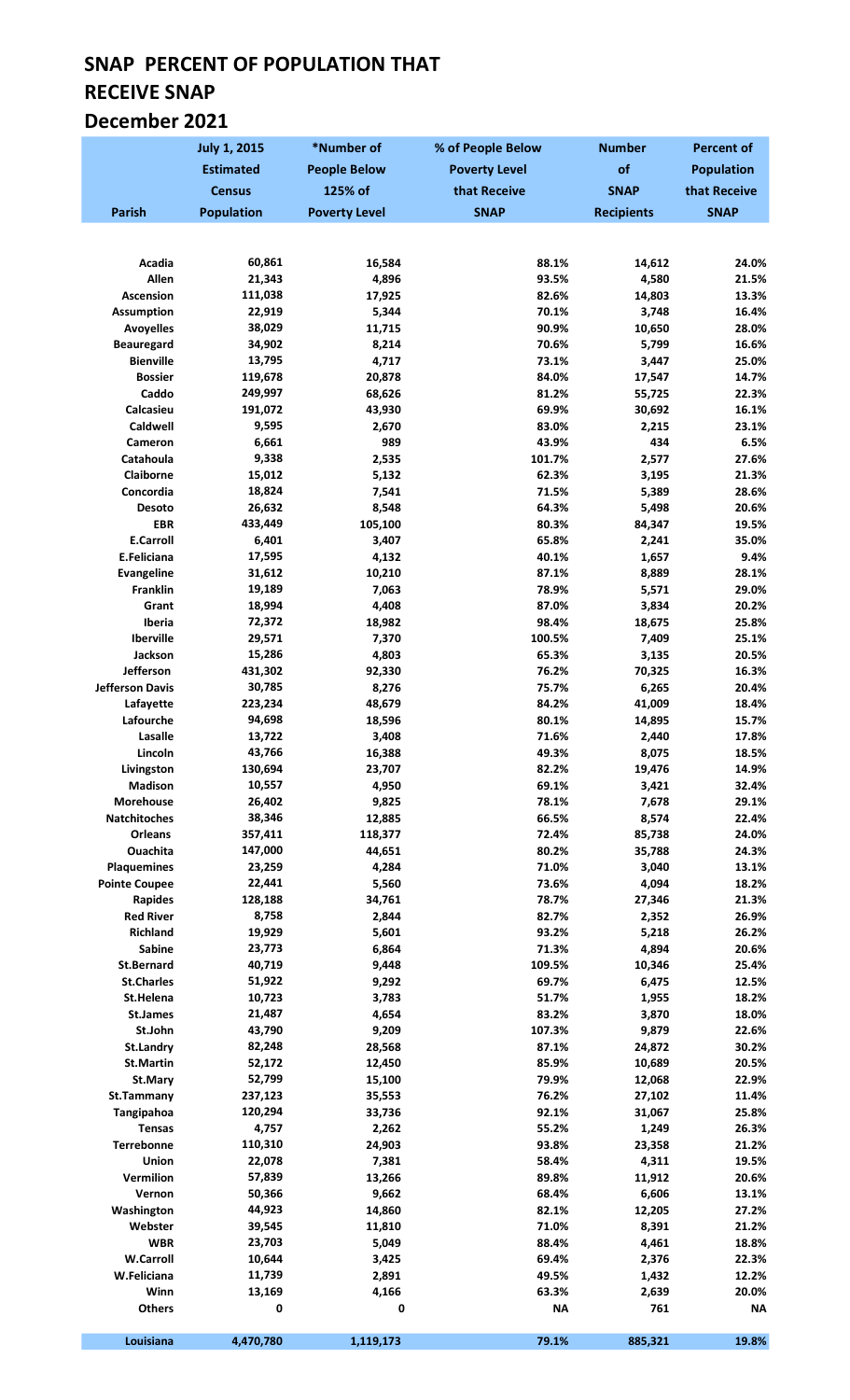## SNAP PERCENT OF POPULATION THAT RECEIVE SNAP November 2021

|                                         | <b>July 1, 2015</b> | *Number of           | % of People Below    | <b>Number</b>     | <b>Percent of</b> |
|-----------------------------------------|---------------------|----------------------|----------------------|-------------------|-------------------|
|                                         | <b>Estimated</b>    | <b>People Below</b>  | <b>Poverty Level</b> | of                | <b>Population</b> |
|                                         | <b>Census</b>       | 125% of              | that Receive         | <b>SNAP</b>       | that Receive      |
| <b>Parish</b>                           | <b>Population</b>   | <b>Poverty Level</b> | <b>SNAP</b>          | <b>Recipients</b> | <b>SNAP</b>       |
|                                         |                     |                      |                      |                   |                   |
|                                         |                     |                      |                      |                   |                   |
| Acadia<br>Allen                         | 60,861<br>21,343    | 16,584<br>4,896      | 87.0%<br>90.6%       | 14,435<br>4,436   | 23.7%<br>20.8%    |
| <b>Ascension</b>                        | 111,038             | 17,925               | 80.9%                | 14,507            | 13.1%             |
| <b>Assumption</b>                       | 22,919              | 5,344                | 69.2%                | 3,700             | 16.1%             |
| <b>Avoyelles</b>                        | 38,029              | 11,715               | 89.1%                | 10,442            | 27.5%             |
| <b>Beauregard</b>                       | 34,902              | 8,214                | 68.9%                | 5,663             | 16.2%             |
| <b>Bienville</b>                        | 13,795              | 4,717                | 71.1%                | 3,355             | 24.3%             |
| <b>Bossier</b>                          | 119,678             | 20,878               | 82.0%                | 17,127            | 14.3%             |
| Caddo                                   | 249,997             | 68,626               | 79.7%                | 54,663            | 21.9%             |
| Calcasieu<br>Caldwell                   | 191,072<br>9,595    | 43,930<br>2,670      | 68.1%<br>81.5%       | 29,934<br>2,176   | 15.7%<br>22.7%    |
| Cameron                                 | 6,661               | 989                  | 43.4%                | 429               | 6.4%              |
| Catahoula                               | 9,338               | 2,535                | 98.6%                | 2,500             | 26.8%             |
| Claiborne                               | 15,012              | 5,132                | 61.1%                | 3,134             | 20.9%             |
| Concordia                               | 18,824              | 7,541                | 70.3%                | 5,302             | 28.2%             |
| Desoto                                  | 26,632              | 8,548                | 63.3%                | 5,409             | 20.3%             |
| <b>EBR</b>                              | 433,449             | 105,100              | 78.7%                | 82,742            | 19.1%             |
| <b>E.Carroll</b><br>E.Feliciana         | 6,401<br>17,595     | 3,407<br>4,132       | 64.7%<br>39.4%       | 2,205<br>1,628    | 34.4%<br>9.3%     |
| <b>Evangeline</b>                       | 31,612              | 10,210               | 85.2%                | 8,700             | 27.5%             |
| Franklin                                | 19,189              | 7,063                | 77.4%                | 5,466             | 28.5%             |
| Grant                                   | 18,994              | 4,408                | 84.8%                | 3,740             | 19.7%             |
| Iberia                                  | 72,372              | 18,982               | 96.9%                | 18,388            | 25.4%             |
| Iberville                               | 29,571              | 7,370                | 98.9%                | 7,291             | 24.7%             |
| Jackson                                 | 15,286              | 4,803                | 63.9%                | 3,067             | 20.1%             |
| Jefferson<br><b>Jefferson Davis</b>     | 431,302<br>30,785   | 92,330<br>8,276      | 74.9%<br>74.0%       | 69,172<br>6,127   | 16.0%<br>19.9%    |
| Lafayette                               | 223,234             | 48,679               | 82.4%                | 40,106            | 18.0%             |
| Lafourche                               | 94,698              | 18,596               | 79.1%                | 14,705            | 15.5%             |
| Lasalle                                 | 13,722              | 3,408                | 70.8%                | 2,414             | 17.6%             |
| Lincoln                                 | 43,766              | 16,388               | 48.1%                | 7,883             | 18.0%             |
| Livingston                              | 130,694             | 23,707               | 80.3%                | 19,030            | 14.6%             |
| <b>Madison</b>                          | 10,557              | 4,950                | 67.7%                | 3,351             | 31.7%             |
| <b>Morehouse</b><br><b>Natchitoches</b> | 26,402<br>38,346    | 9,825                | 76.5%                | 7,516             | 28.5%             |
| <b>Orleans</b>                          | 357,411             | 12,885<br>118,377    | 65.2%<br>71.2%       | 8,395<br>84,269   | 21.9%<br>23.6%    |
| <b>Ouachita</b>                         | 147,000             | 44,651               | 78.8%                | 35,176            | 23.9%             |
| <b>Plaquemines</b>                      | 23,259              | 4,284                | 70.4%                | 3,018             | 13.0%             |
| <b>Pointe Coupee</b>                    | 22,441              | 5,560                | 71.7%                | 3,988             | 17.8%             |
| <b>Rapides</b>                          | 128,188             | 34,761               | 77.0%                | 26,753            | 20.9%             |
| <b>Red River</b>                        | 8,758               | 2,844                | 81.5%                | 2,319             | 26.5%             |
| <b>Richland</b>                         | 19,929              | 5,601                | 91.3%                | 5,111             | 25.6%             |
| Sabine<br><b>St.Bernard</b>             | 23,773<br>40,719    | 6,864<br>9,448       | 70.3%<br>107.4%      | 4,828<br>10,151   | 20.3%<br>24.9%    |
| <b>St.Charles</b>                       | 51,922              | 9,292                | 68.7%                | 6,385             | 12.3%             |
| St.Helena                               | 10,723              | 3,783                | 51.2%                | 1,938             | 18.1%             |
| St.James                                | 21,487              | 4,654                | 81.8%                | 3,808             | 17.7%             |
| St.John                                 | 43,790              | 9,209                | 106.0%               | 9,762             | 22.3%             |
| St.Landry                               | 82,248              | 28,568               | 85.4%                | 24,388            | 29.7%             |
| <b>St.Martin</b>                        | 52,172              | 12,450               | 83.9%                | 10,445            | 20.0%             |
| St.Mary<br>St.Tammany                   | 52,799<br>237,123   | 15,100<br>35,553     | 78.5%<br>74.7%       | 11,853<br>26,546  | 22.4%<br>11.2%    |
| Tangipahoa                              | 120,294             | 33,736               | 90.6%                | 30,564            | 25.4%             |
| <b>Tensas</b>                           | 4,757               | 2,262                | 54.2%                | 1,226             | 25.8%             |
| Terrebonne                              | 110,310             | 24,903               | 92.5%                | 23,023            | 20.9%             |
| Union                                   | 22,078              | 7,381                | 57.4%                | 4,234             | 19.2%             |
| Vermilion                               | 57,839              | 13,266               | 88.0%                | 11,680            | 20.2%             |
| Vernon                                  | 50,366              | 9,662                | 67.0%                | 6,478             | 12.9%             |
| Washington<br>Webster                   | 44,923<br>39,545    | 14,860               | 80.6%<br>69.7%       | 11,984<br>8,227   | 26.7%<br>20.8%    |
| <b>WBR</b>                              | 23,703              | 11,810<br>5,049      | 87.4%                | 4,412             | 18.6%             |
| <b>W.Carroll</b>                        | 10,644              | 3,425                | 68.2%                | 2,336             | 21.9%             |
| W.Feliciana                             | 11,739              | 2,891                | 48.5%                | 1,403             | 12.0%             |
| Winn                                    | 13,169              | 4,166                | 61.8%                | 2,574             | 19.5%             |
| <b>Others</b>                           | 0                   | 0                    | ΝA                   | 653               | <b>NA</b>         |
|                                         |                     |                      |                      |                   |                   |
| Louisiana                               | 4,470,780           | 1,119,173            | 77.6%                | 868,670           | 19.4%             |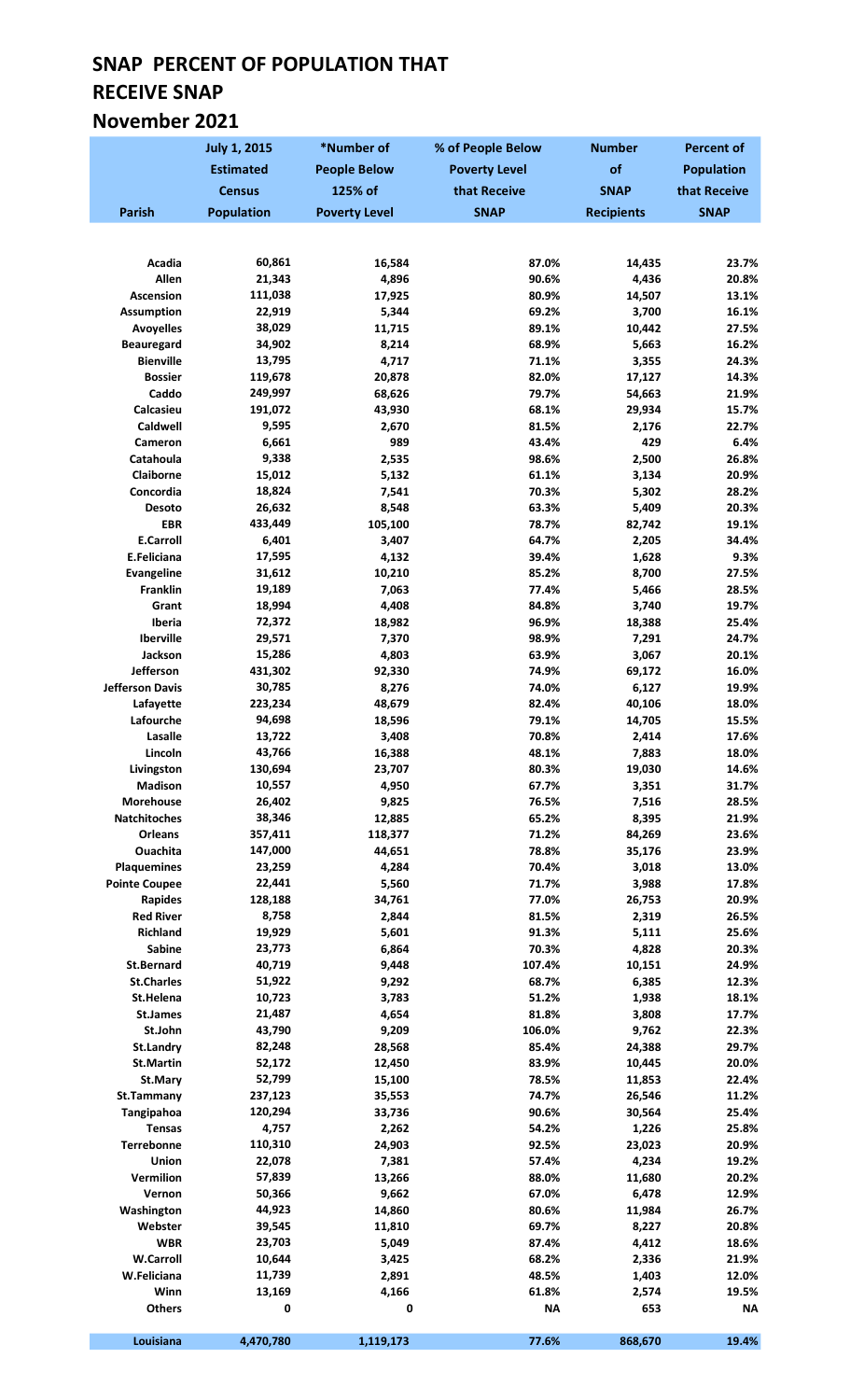## SNAP PERCENT OF POPULATION THAT RECEIVE SNAP October 2021

|                             | <b>July 1, 2015</b> | *Number of           | % of People Below    | <b>Number</b>     | <b>Percent of</b>  |
|-----------------------------|---------------------|----------------------|----------------------|-------------------|--------------------|
|                             | <b>Estimated</b>    | <b>People Below</b>  | <b>Poverty Level</b> | of                | <b>Population</b>  |
|                             | <b>Census</b>       | 125% of              | that Receive         | <b>SNAP</b>       | that Receive       |
| <b>Parish</b>               | <b>Population</b>   | <b>Poverty Level</b> | <b>SNAP</b>          | <b>Recipients</b> | <b>SNAP</b>        |
|                             |                     |                      |                      |                   |                    |
|                             |                     |                      |                      |                   |                    |
| Acadia<br>Allen             | 60,861<br>21,343    | 16,584               | 83.5%                | 13,847            | 22.8%              |
| Ascension                   | 111,038             | 4,896<br>17,925      | 86.4%<br>77.2%       | 4,230<br>13,834   | 19.8%<br>12.5%     |
| <b>Assumption</b>           | 22,919              | 5,344                | 65.9%                | 3,523             | 15.4%              |
| <b>Avoyelles</b>            | 38,029              | 11,715               | 85.9%                | 10,062            | 26.5%              |
| <b>Beauregard</b>           | 34,902              | 8,214                | 66.4%                | 5,454             | 15.6%              |
| <b>Bienville</b>            | 13,795              | 4,717                | 68.7%                | 3,239             | 23.5%              |
| <b>Bossier</b>              | 119,678             | 20,878               | 77.8%                | 16,252            | 13.6%              |
| Caddo                       | 249,997             | 68,626               | 76.2%                | 52,320            | 20.9%              |
| Calcasieu                   | 191,072             | 43,930               | 65.0%                | 28,559            | 14.9%              |
| Caldwell                    | 9,595<br>6,661      | 2,670                | 77.3%                | 2,064             | 21.5%<br>6.2%      |
| Cameron<br>Catahoula        | 9,338               | 989<br>2,535         | 41.9%<br>94.0%       | 414<br>2,384      | 25.5%              |
| Claiborne                   | 15,012              | 5,132                | 58.6%                | 3,005             | 20.0%              |
| Concordia                   | 18,824              | 7,541                | 67.1%                | 5,060             | 26.9%              |
| Desoto                      | 26,632              | 8,548                | 60.8%                | 5,199             | 19.5%              |
| <b>EBR</b>                  | 433,449             | 105,100              | 75.2%                | 78,988            | 18.2%              |
| <b>E.Carroll</b>            | 6,401               | 3,407                | 61.6%                | 2,100             | 32.8%              |
| E.Feliciana                 | 17,595              | 4,132                | 37.5%                | 1,551             | 8.8%               |
| <b>Evangeline</b>           | 31,612              | 10,210               | 81.5%                | 8,319             | 26.3%              |
| Franklin                    | 19,189              | 7,063                | 74.3%                | 5,248             | 27.3%              |
| Grant                       | 18,994              | 4,408                | 79.7%                | 3,512             | 18.5%              |
| Iberia<br>Iberville         | 72,372<br>29,571    | 18,982<br>7,370      | 93.1%<br>95.5%       | 17,668<br>7,038   | 24.4%<br>23.8%     |
| Jackson                     | 15,286              | 4,803                | 60.9%                | 2,926             | 19.1%              |
| Jefferson                   | 431,302             | 92,330               | 72.1%                | 66,539            | 15.4%              |
| <b>Jefferson Davis</b>      | 30,785              | 8,276                | 70.4%                | 5,826             | 18.9%              |
| Lafayette                   | 223,234             | 48,679               | 78.7%                | 38,297            | 17.2%              |
| Lafourche                   | 94,698              | 18,596               | 77.0%                | 14,328            | 15.1%              |
| Lasalle                     | 13,722              | 3,408                | 67.4%                | 2,297             | 16.7%              |
| Lincoln                     | 43,766              | 16,388               | 46.2%                | 7,564             | 17.3%              |
| Livingston                  | 130,694             | 23,707               | 76.6%                | 18,154            | 13.9%              |
| <b>Madison</b><br>Morehouse | 10,557<br>26,402    | 4,950<br>9,825       | 64.9%<br>73.0%       | 3,211<br>7,176    | 30.4%<br>27.2%     |
| Natchitoches                | 38,346              | 12,885               | 62.1%                | 8,008             | 20.9%              |
| Orleans                     | 357,411             | 118,377              | 68.6%                | 81,170            | 22.7%              |
| Ouachita                    | 147,000             | 44,651               | 75.0%                | 33,476            | 22.8%              |
| <b>Plaquemines</b>          | 23,259              | 4,284                | 69.2%                | 2,965             | 12.7%              |
| <b>Pointe Coupee</b>        | 22,441              | 5,560                | 68.8%                | 3,827             | 17.1%              |
| Rapides                     | 128,188             | 34,761               | 73.6%                | 25,588            | 20.0%              |
| <b>Red River</b>            | 8,758               | 2,844                | 79.2%                | 2,253             | 25.7%              |
| <b>Richland</b>             | 19,929              | 5,601                | 86.6%                | 4,851             | 24.3%              |
| Sabine<br><b>St.Bernard</b> | 23,773<br>40,719    | 6,864<br>9,448       | 67.6%<br>103.5%      | 4,641<br>9,774    | 19.5%<br>24.0%     |
| <b>St.Charles</b>           | 51,922              | 9,292                | 66.7%                | 6,196             | 11.9%              |
| St.Helena                   | 10,723              | 3,783                | 49.5%                | 1,871             | 17.4%              |
| <b>St.James</b>             | 21,487              | 4,654                | 79.8%                | 3,715             | 17.3%              |
| St.John                     | 43,790              | 9,209                | 102.9%               | 9,478             | 21.6%              |
| <b>St.Landry</b>            | 82,248              | 28,568               | 82.0%                | 23,427            | 28.5%              |
| <b>St.Martin</b>            | 52,172              | 12,450               | 81.0%                | 10,088            | 19.3%              |
| St.Mary                     | 52,799              | 15,100               | 75.2%                | 11,353            | 21.5%              |
| St.Tammany                  | 237,123             | 35,553               | 71.2%                | 25,309            | 10.7%              |
| Tangipahoa<br><b>Tensas</b> | 120,294<br>4,757    | 33,736<br>2,262      | 87.3%<br>52.2%       | 29,465<br>1,180   | 24.5%<br>24.8%     |
| Terrebonne                  | 110,310             | 24,903               | 90.2%                | 22,465            | 20.4%              |
| Union                       | 22,078              | 7,381                | 55.0%                | 4,057             | 18.4%              |
| Vermilion                   | 57,839              | 13,266               | 83.7%                | 11,105            | 19.2%              |
| Vernon                      | 50,366              | 9,662                | 63.4%                | 6,124             | 12.2%              |
| Washington                  | 44,923              | 14,860               | 77.6%                | 11,529            | 25.7%              |
| Webster                     | 39,545              | 11,810               | 66.5%                | 7,858             | 19.9%              |
| <b>WBR</b>                  | 23,703              | 5,049                | 83.7%                | 4,227             | 17.8%              |
| <b>W.Carroll</b>            | 10,644              | 3,425                | 65.3%                | 2,236             | 21.0%              |
| W.Feliciana                 | 11,739              | 2,891                | 47.2%                | 1,364             | 11.6%              |
| Winn<br><b>Others</b>       | 13,169<br>0         | 4,166<br>0           | 58.2%<br><b>NA</b>   | 2,426<br>514      | 18.4%<br><b>NA</b> |
|                             |                     |                      |                      |                   |                    |
| Louisiana                   | 4,470,780           | 1,119,173            | 74.4%                | 832,728           | 18.6%              |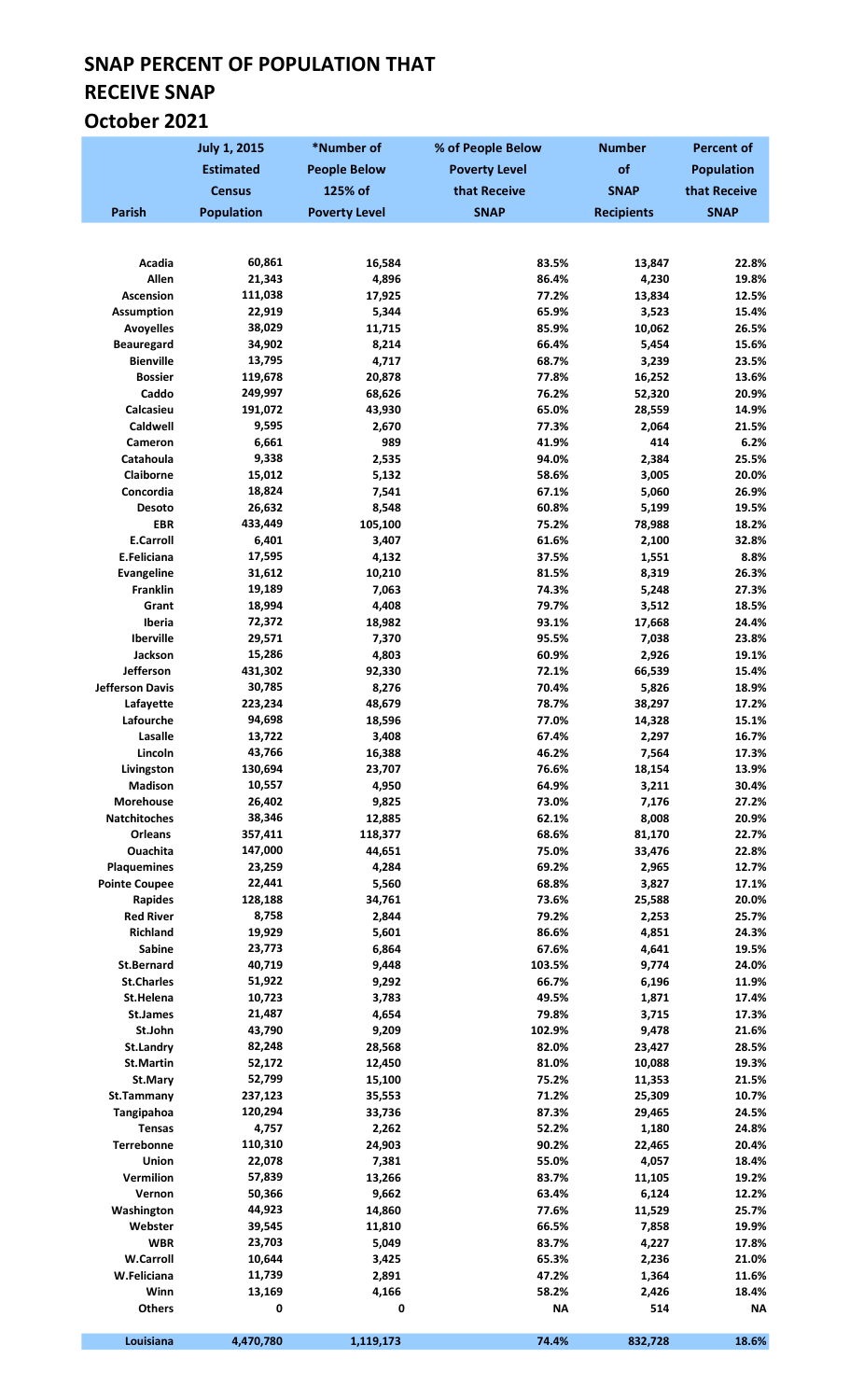# SNAP PERCENT OF POPULATION THAT RECEIVE SNAP September 2021

|                                       | <b>July 1, 2015</b> | *Number of           | % of People Below    | <b>Number</b>     | <b>Percent of</b> |
|---------------------------------------|---------------------|----------------------|----------------------|-------------------|-------------------|
|                                       | <b>Estimated</b>    | <b>People Below</b>  | <b>Poverty Level</b> | of                | <b>Population</b> |
|                                       | <b>Census</b>       | 125% of              | that Receive         | <b>SNAP</b>       | that Receive      |
| <b>Parish</b>                         | <b>Population</b>   | <b>Poverty Level</b> | <b>SNAP</b>          | <b>Recipients</b> | <b>SNAP</b>       |
|                                       |                     |                      |                      |                   |                   |
|                                       |                     |                      |                      |                   |                   |
| Acadia<br>Allen                       | 60,861<br>21,343    | 16,584               | 80.1%                | 13,283            | 21.8%             |
| <b>Ascension</b>                      | 111,038             | 4,896<br>17,925      | 83.9%<br>74.6%       | 4,107<br>13,381   | 19.2%<br>12.1%    |
| <b>Assumption</b>                     | 22,919              | 5,344                | 63.7%                | 3,402             | 14.8%             |
| <b>Avoyelles</b>                      | 38,029              | 11,715               | 82.2%                | 9,633             | 25.3%             |
| <b>Beauregard</b>                     | 34,902              | 8,214                | 63.7%                | 5,231             | 15.0%             |
| <b>Bienville</b>                      | 13,795              | 4,717                | 65.3%                | 3,078             | 22.3%             |
| <b>Bossier</b>                        | 119,678             | 20,878               | 74.0%                | 15,457            | 12.9%             |
| Caddo                                 | 249,997             | 68,626               | 72.7%                | 49,892            | 20.0%             |
| Calcasieu<br>Caldwell                 | 191,072<br>9,595    | 43,930<br>2,670      | 62.0%<br>73.7%       | 27,233<br>1,969   | 14.3%<br>20.5%    |
| Cameron                               | 6,661               | 989                  | 40.6%                | 402               | 6.0%              |
| Catahoula                             | 9,338               | 2,535                | 89.0%                | 2,255             | 24.1%             |
| Claiborne                             | 15,012              | 5,132                | 55.1%                | 2,828             | 18.8%             |
| Concordia                             | 18,824              | 7,541                | 63.5%                | 4,792             | 25.5%             |
| <b>Desoto</b>                         | 26,632              | 8,548                | 57.6%                | 4,927             | 18.5%             |
| <b>EBR</b>                            | 433,449             | 105,100              | 71.9%                | 75,554            | 17.4%             |
| <b>E.Carroll</b>                      | 6,401               | 3,407                | 59.3%                | 2,020             | 31.6%             |
| E.Feliciana<br><b>Evangeline</b>      | 17,595<br>31,612    | 4,132<br>10,210      | 35.8%<br>77.8%       | 1,478<br>7,939    | 8.4%<br>25.1%     |
| <b>Franklin</b>                       | 19,189              | 7,063                | 70.7%                | 4,992             | 26.0%             |
| Grant                                 | 18,994              | 4,408                | 76.3%                | 3,363             | 17.7%             |
| Iberia                                | 72,372              | 18,982               | 88.9%                | 16,869            | 23.3%             |
| Iberville                             | 29,571              | 7,370                | 92.4%                | 6,810             | 23.0%             |
| Jackson                               | 15,286              | 4,803                | 57.5%                | 2,760             | 18.1%             |
| Jefferson                             | 431,302             | 92,330               | 69.8%                | 64,425            | 14.9%             |
| <b>Jefferson Davis</b>                | 30,785              | 8,276                | 67.2%                | 5,563             | 18.1%             |
| Lafayette<br>Lafourche                | 223,234<br>94,698   | 48,679<br>18,596     | 75.0%<br>75.1%       | 36,515<br>13,973  | 16.4%<br>14.8%    |
| Lasalle                               | 13,722              | 3,408                | 64.1%                | 2,185             | 15.9%             |
| Lincoln                               | 43,766              | 16,388               | 44.5%                | 7,293             | 16.7%             |
| Livingston                            | 130,694             | 23,707               | 74.0%                | 17,544            | 13.4%             |
| <b>Madison</b>                        | 10,557              | 4,950                | 62.9%                | 3,116             | 29.5%             |
| Morehouse                             | 26,402              | 9,825                | 69.0%                | 6,784             | 25.7%             |
| <b>Natchitoches</b>                   | 38,346              | 12,885               | 58.9%                | 7,590             | 19.8%             |
| Orleans                               | 357,411             | 118,377              | 65.9%                | 78,067            | 21.8%             |
| <b>Ouachita</b><br><b>Plaquemines</b> | 147,000<br>23,259   | 44,651<br>4,284      | 71.7%<br>67.1%       | 32,015<br>2,873   | 21.8%<br>12.4%    |
| <b>Pointe Coupee</b>                  | 22,441              | 5,560                | 66.2%                | 3,678             | 16.4%             |
| <b>Rapides</b>                        | 128,188             | 34,761               | 70.2%                | 24,401            | 19.0%             |
| <b>Red River</b>                      | 8,758               | 2,844                | 75.0%                | 2,134             | 24.4%             |
| Richland                              | 19,929              | 5,601                | 82.2%                | 4,605             | 23.1%             |
| Sabine                                | 23,773              | 6,864                | 64.0%                | 4,394             | 18.5%             |
| <b>St.Bernard</b>                     | 40,719              | 9,448                | 100.4%               | 9,485             | 23.3%             |
| <b>St.Charles</b><br>St.Helena        | 51,922<br>10,723    | 9,292                | 65.1%                | 6,050             | 11.7%             |
| <b>St.James</b>                       | 21,487              | 3,783<br>4,654       | 48.1%<br>77.3%       | 1,819<br>3,597    | 17.0%<br>16.7%    |
| St.John                               | 43,790              | 9,209                | 101.1%               | 9,312             | 21.3%             |
| St.Landry                             | 82,248              | 28,568               | 79.0%                | 22,568            | 27.4%             |
| <b>St.Martin</b>                      | 52,172              | 12,450               | 77.8%                | 9,683             | 18.6%             |
| St.Mary                               | 52,799              | 15,100               | 72.3%                | 10,921            | 20.7%             |
| St.Tammany                            | 237,123             | 35,553               | 68.3%                | 24,267            | 10.2%             |
| Tangipahoa                            | 120,294             | 33,736               | 84.5%                | 28,503            | 23.7%             |
| <b>Tensas</b><br>Terrebonne           | 4,757<br>110,310    | 2,262<br>24,903      | 51.4%<br>88.2%       | 1,162<br>21,954   | 24.4%<br>19.9%    |
| Union                                 | 22,078              | 7,381                | 53.0%                | 3,909             | 17.7%             |
| Vermilion                             | 57,839              | 13,266               | 80.9%                | 10,737            | 18.6%             |
| Vernon                                | 50,366              | 9,662                | 60.5%                | 5,845             | 11.6%             |
| Washington                            | 44,923              | 14,860               | 74.2%                | 11,024            | 24.5%             |
| Webster                               | 39,545              | 11,810               | 63.3%                | 7,476             | 18.9%             |
| <b>WBR</b>                            | 23,703              | 5,049                | 80.8%                | 4,082             | 17.2%             |
| <b>W.Carroll</b>                      | 10,644              | 3,425                | 62.2%                | 2,132             | 20.0%             |
| W.Feliciana<br>Winn                   | 11,739<br>13,169    | 2,891<br>4,166       | 44.9%<br>55.7%       | 1,299<br>2,320    | 11.1%<br>17.6%    |
| <b>Others</b>                         | 0                   | 0                    | <b>NA</b>            | 352               | <b>NA</b>         |
|                                       |                     |                      |                      |                   |                   |
| Louisiana                             | 4,470,780           | 1,119,173            | 71.4%                | 799,307           | 17.9%             |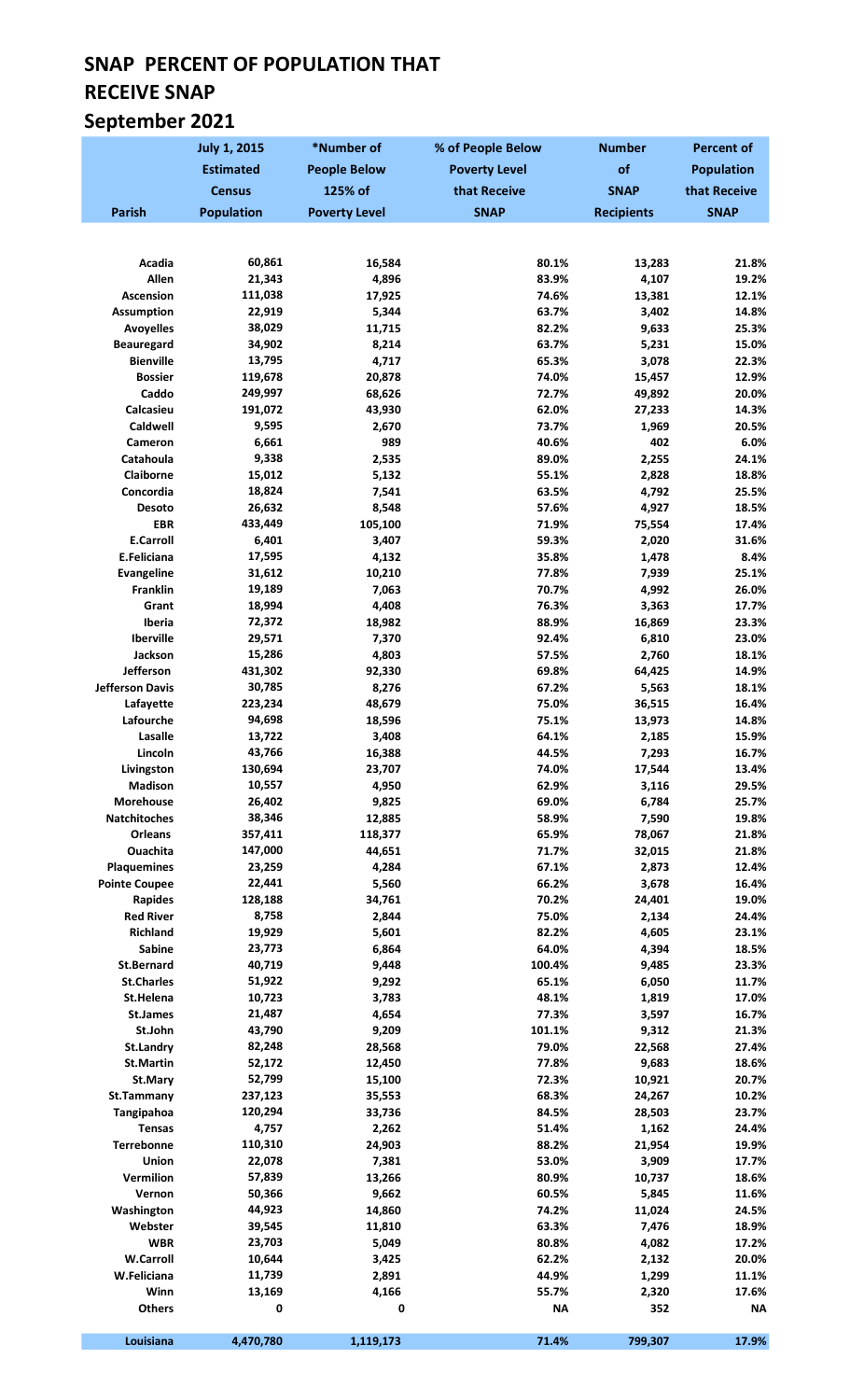# SNAP PERCENT OF POPULATION THAT RECEIVE SNAP August 2021

|                                        | <b>July 1, 2015</b> | *Number of           | % of People Below    | <b>Number</b>     | <b>Percent of</b> |
|----------------------------------------|---------------------|----------------------|----------------------|-------------------|-------------------|
|                                        | <b>Estimated</b>    | <b>People Below</b>  | <b>Poverty Level</b> | of                | <b>Population</b> |
|                                        | <b>Census</b>       | 125% of              | that Receive         | <b>SNAP</b>       | that Receive      |
| <b>Parish</b>                          | <b>Population</b>   | <b>Poverty Level</b> | <b>SNAP</b>          | <b>Recipients</b> | <b>SNAP</b>       |
|                                        |                     |                      |                      |                   |                   |
|                                        |                     |                      |                      |                   |                   |
| Acadia<br>Allen                        | 60,861<br>21,343    | 16,584<br>4,896      | 83.5%<br>85.6%       | 13,842<br>4,193   | 22.7%<br>19.6%    |
| Ascension                              | 111,038             | 17,925               | 78.1%                | 13,997            | 12.6%             |
| <b>Assumption</b>                      | 22,919              | 5,344                | 66.3%                | 3,545             | 15.5%             |
| <b>Avoyelles</b>                       | 38,029              | 11,715               | 84.7%                | 9,927             | 26.1%             |
| <b>Beauregard</b>                      | 34,902              | 8,214                | 66.6%                | 5,469             | 15.7%             |
| <b>Bienville</b>                       | 13,795              | 4,717                | 68.0%                | 3,207             | 23.2%             |
| <b>Bossier</b>                         | 119,678             | 20,878               | 77.0%                | 16,068            | 13.4%             |
| Caddo                                  | 249,997             | 68,626               | 75.6%                | 51,860            | 20.7%             |
| Calcasieu<br>Caldwell                  | 191,072<br>9,595    | 43,930               | 64.3%<br>76.2%       | 28,228<br>2,034   | 14.8%<br>21.2%    |
| Cameron                                | 6,661               | 2,670<br>989         | 42.8%                | 423               | 6.4%              |
| Catahoula                              | 9,338               | 2,535                | 93.2%                | 2,363             | 25.3%             |
| Claiborne                              | 15,012              | 5,132                | 57.6%                | 2,957             | 19.7%             |
| Concordia                              | 18,824              | 7,541                | 65.6%                | 4,949             | 26.3%             |
| Desoto                                 | 26,632              | 8,548                | 60.1%                | 5,134             | 19.3%             |
| <b>EBR</b>                             | 433,449             | 105,100              | 75.0%                | 78,850            | 18.2%             |
| <b>E.Carroll</b>                       | 6,401               | 3,407                | 62.0%                | 2,112             | 33.0%             |
| E.Feliciana                            | 17,595              | 4,132                | 37.1%                | 1,535             | 8.7%              |
| <b>Evangeline</b>                      | 31,612              | 10,210               | 81.1%                | 8,279             | 26.2%             |
| <b>Franklin</b>                        | 19,189              | 7,063                | 74.0%                | 5,224             | 27.2%             |
| Grant                                  | 18,994              | 4,408                | 78.5%                | 3,462             | 18.2%             |
| Iberia<br>Iberville                    | 72,372<br>29,571    | 18,982<br>7,370      | 91.3%<br>95.6%       | 17,322<br>7,045   | 23.9%<br>23.8%    |
| Jackson                                | 15,286              | 4,803                | 60.6%                | 2,909             | 19.0%             |
| Jefferson                              | 431,302             | 92,330               | 72.6%                | 67,060            | 15.5%             |
| <b>Jefferson Davis</b>                 | 30,785              | 8,276                | 70.0%                | 5,797             | 18.8%             |
| Lafayette                              | 223,234             | 48,679               | 78.2%                | 38,051            | 17.0%             |
| Lafourche                              | 94,698              | 18,596               | 79.1%                | 14,710            | 15.5%             |
| Lasalle                                | 13,722              | 3,408                | 67.8%                | 2,310             | 16.8%             |
| Lincoln                                | 43,766              | 16,388               | 45.9%                | 7,520             | 17.2%             |
| Livingston                             | 130,694<br>10,557   | 23,707               | 76.7%                | 18,193            | 13.9%             |
| Madison<br><b>Morehouse</b>            | 26,402              | 4,950<br>9,825       | 65.8%<br>71.8%       | 3,256<br>7,057    | 30.8%<br>26.7%    |
| <b>Natchitoches</b>                    | 38,346              | 12,885               | 61.7%                | 7,956             | 20.7%             |
| <b>Orleans</b>                         | 357,411             | 118,377              | 68.7%                | 81,280            | 22.7%             |
| Ouachita                               | 147,000             | 44,651               | 75.0%                | 33,505            | 22.8%             |
| <b>Plaquemines</b>                     | 23,259              | 4,284                | 68.2%                | 2,922             | 12.6%             |
| <b>Pointe Coupee</b>                   | 22,441              | 5,560                | 68.2%                | 3,794             | 16.9%             |
| Rapides                                | 128,188             | 34,761               | 73.2%                | 25,443            | 19.8%             |
| <b>Red River</b>                       | 8,758               | 2,844                | 78.1%                | 2,220             | 25.3%             |
| <b>Richland</b>                        | 19,929              | 5,601                | 87.4%                | 4,894             | 24.6%             |
| <b>Sabine</b>                          | 23,773              | 6,864                | 66.7%                | 4,580             | 19.3%             |
| <b>St.Bernard</b><br><b>St.Charles</b> | 40,719<br>51,922    | 9,448<br>9,292       | 105.0%<br>67.8%      | 9,919<br>6,298    | 24.4%<br>12.1%    |
| St.Helena                              | 10,723              | 3,783                | 50.3%                | 1,903             | 17.7%             |
| St.James                               | 21,487              | 4,654                | 80.3%                | 3,739             | 17.4%             |
| St.John                                | 43,790              | 9,209                | 106.3%               | 9,788             | 22.4%             |
| <b>St.Landry</b>                       | 82,248              | 28,568               | 81.8%                | 23,366            | 28.4%             |
| <b>St.Martin</b>                       | 52,172              | 12,450               | 80.7%                | 10,047            | 19.3%             |
| St.Mary                                | 52,799              | 15,100               | 74.4%                | 11,235            | 21.3%             |
| St.Tammany                             | 237,123             | 35,553               | 71.0%                | 25,242            | 10.6%             |
| Tangipahoa                             | 120,294             | 33,736               | 88.3%                | 29,803            | 24.8%             |
| <b>Tensas</b>                          | 4,757               | 2,262                | 52.3%                | 1,183             | 24.9%             |
| Terrebonne<br>Union                    | 110,310<br>22,078   | 24,903<br>7,381      | 91.6%<br>54.4%       | 22,813<br>4,013   | 20.7%<br>18.2%    |
| Vermilion                              | 57,839              | 13,266               | 84.1%                | 11,160            | 19.3%             |
| Vernon                                 | 50,366              | 9,662                | 62.6%                | 6,051             | 12.0%             |
| Washington                             | 44,923              | 14,860               | 76.2%                | 11,316            | 25.2%             |
| Webster                                | 39,545              | 11,810               | 66.7%                | 7,882             | 19.9%             |
| <b>WBR</b>                             | 23,703              | 5,049                | 84.6%                | 4,269             | 18.0%             |
| <b>W.Carroll</b>                       | 10,644              | 3,425                | 65.3%                | 2,238             | 21.0%             |
| W.Feliciana                            | 11,739              | 2,891                | 47.4%                | 1,371             | 11.7%             |
| Winn                                   | 13,169              | 4,166                | 59.1%                | 2,464             | 18.7%             |
| <b>Others</b>                          | 0                   | 0                    | <b>NA</b>            | 506               | <b>NA</b>         |
| Louisiana                              | 4,470,780           | 1,119,173            | 74.3%                | 832,088           | 18.6%             |